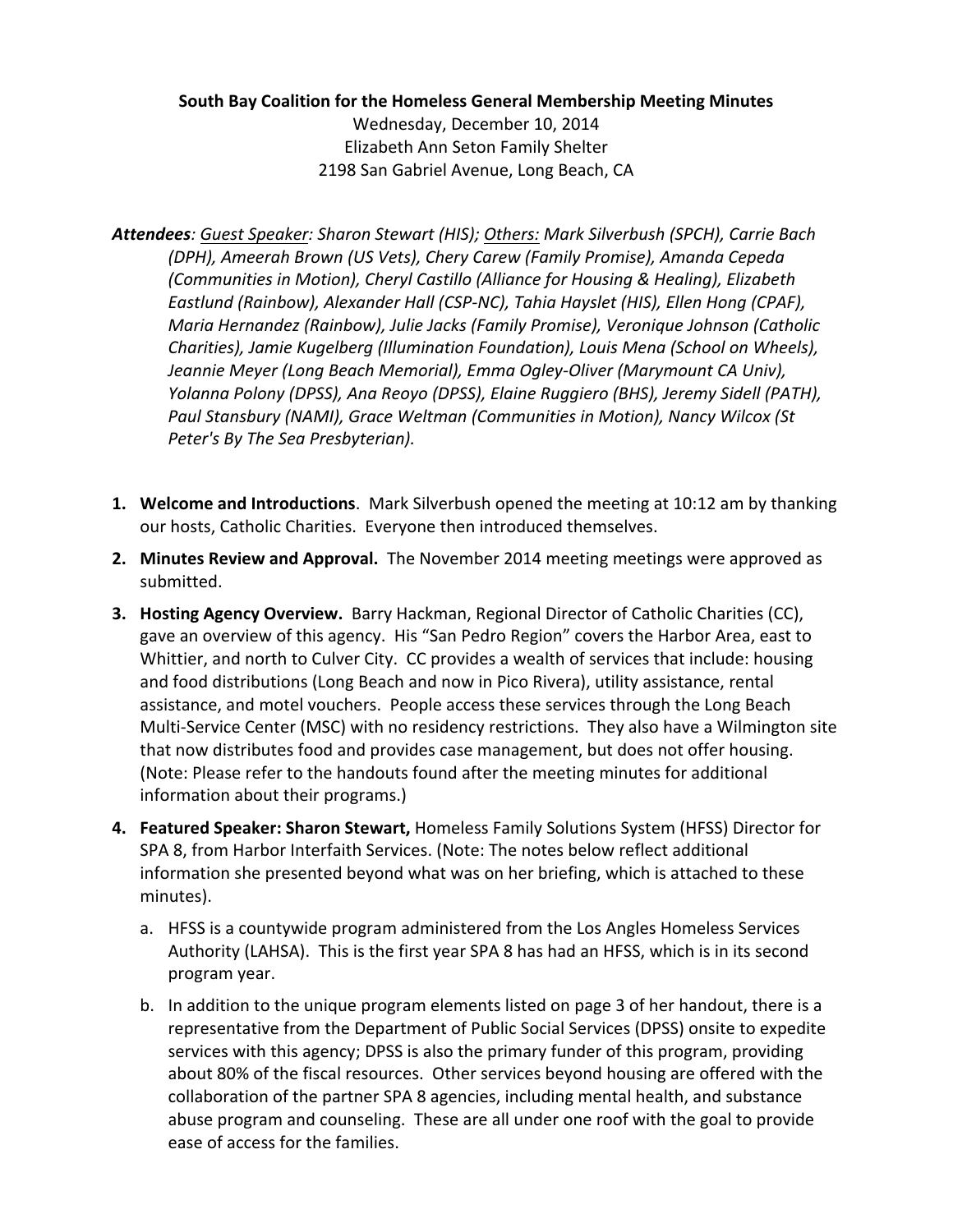- c. The Housing Plan is customized for the unique needs of each family. Financial assistance is offered, sometime for up to 6 months; paying for a security deposit and utility fees, credit check and move in costs are also available. Case management can be maintained up to 12 months to ensure housing stability.
- d. Families meet bi-weekly with their case managers to status their progress and address any issues that arise. Additional services can be brought in at any time as needed.
- e. They have already enrolled 200 families.

Several questions were asked (the responses are highlighted below):

- Grandparents can participate in the program after they show their grandchildren are in their legal custody.
- Victims of domestic violence can be referred to other SPA's HFSS or DV programs as needed to ensure the safety of the family.
- There continues to be a high volume of calls and referrals, upwards of 40 a day. It takes 2 hours to do the intake paperwork. Because of these factors, some calls are not returned with the goal of 24-hours.
- HFSS is working with the VA's Supportive Services to Veteran Families (SSVF) program.
- A case manager can usually get a family into shelter temporarily while a more permanent, stable housing option is being worked. Motel vouchers, along with diversion strategies of staying with family or friends are also options.
- Contact Sharon if we encounter a homeless family, or the nearest HFSS to the community in which they are connected (e.g., where their children attend school)
- **5. SBCH Committee Coordination: Governance.** Emma Ogley-Oliver gave the following report on the By-Laws creation status:
	- a. They reflect the Coalition's focus areas reaffirmed at the last planning retreat: providing coordination, education, and advocacy.
	- b. She reviewed questions to consider before voting on the By-Laws:
		- i. What is a realistic term limit for serving the coalition to ensure productivity without overwhelming individuals? We want to balance the need to foster and grow new fresh leadership, yet maintain expertise without burning out the leadership. Those in attendance felt 1 year was a reasonable time.
		- ii. How should we define active membership/voting rights? There was discussion around offering different membership levels: (1) "Active" members who support us at least 5 times a year by participating in meetings or events held that are sponsored/supported by the Coalition – they would have voting rights.  $(2)$ "Affiliates" could include those who provide ancillary support, for example, from other regional coalitions. "Friends" would be those non-participating organizations or community persons whose primary focus is to provide donations.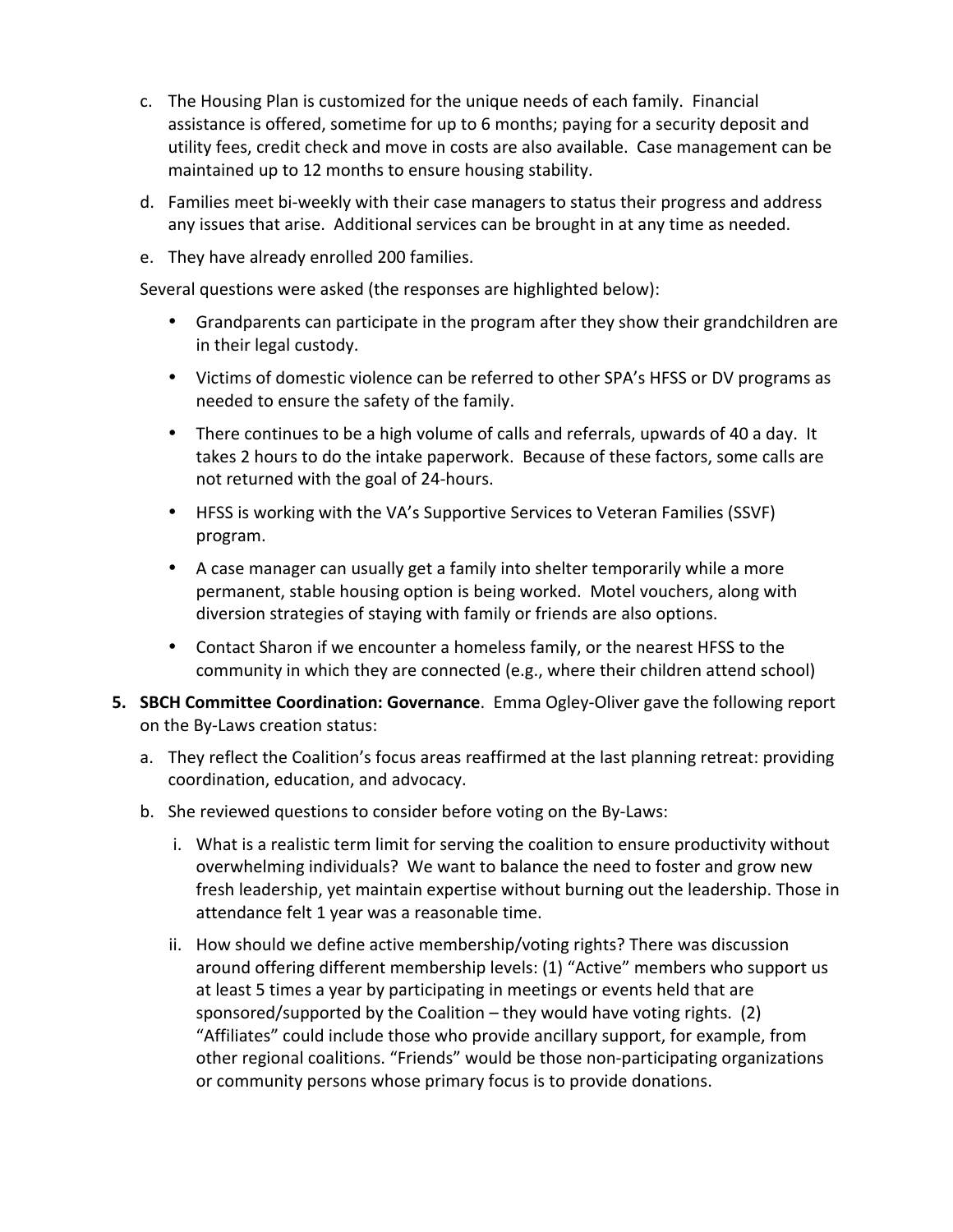- c. The timeline to get approval of the By-Laws was discussed. Most agreed we could bring it to an approval vote at the January meeting. However, Nancy cautioned she wanted to ensure everyone had ample time to review the next draft before calling for a vote.
- **6. Homeless Count (HC) 2015 Planning**. Grace Weltman, SPA 8's HC Regional Coordinator, gave the following update:
	- a. Amanda Cepeda is working with her on this effort.
	- b. The primary focus now is to recruit the needed volunteers.
	- c. The "Opt-In" city status: Torrance has agreed to opt-in. The South Bay Cities Council of Governments has been engaged and is an important partner. Cities that are not taking the lead on opting in will nevertheless collaborate and assist us in the Count in their communities; an example are the communities in Councilman Buscaino's  $15^{th}$  District (City of LA).
	- d. We have 17 sites from which to choose. Grace has made arrangements to have a table set up at the Torrance Farmer's Market to publicize and recruit volunteers.
	- e. There is a planning meeting this afternoon for the Youth Count. It will be from 3-5 at the Lennox Library. We will be identifying youth homelessness hot spots to target on the January  $27<sup>th</sup>$  Youth Count.
- **7. Co-Chairs' Report.** Nancy Wilcox and Mark filed the following report:
	- a. She distributed a draft copy of the Beach Cities/Central SPA 8 Pocket Guide for review.
	- b. She met with Professor Michael Powe of Marymount California University about designing a new Coalition logo to go with our new name, South Bay Coalition to End Homelessness. His class will present three designs in March 2015 from which we can choose.
	- c. LAPD Harbor Division worked with LAHSA and CES to hold a quarterly outreach event hosted at Beacon House.
	- d. People with pets are proving challenging to find housing for. Nancy would like to identify options for these people. Julie suggested PetSmart is offering kennels and food. Mark suggested looking for guidance in "SSVF University."
	- e. We continue to participate in the City of Redondo Beach's Homeless Task Force. At these meetings, their police describe daily interactions with homeless individuals. Mark said the city acknowledges this problem and wants a better understanding of homelessness and how to better target resources to be more effective.
- **8. Announcements**. The following announcements were made:
	- a. Paul Stansbury described "Hacienda of Hope," which offers respite care in the Villages. These beds, 4 for women and 4 for men, are for those with mental illness.
	- b. Elaine Ruggiero announced FQHC BHS Family Health Clinic will be opening in Hawthorne and serving those in neighboring cities.

The meeting adjourned at 12:07 pm.

Respectfully submitted by Carrie Bach.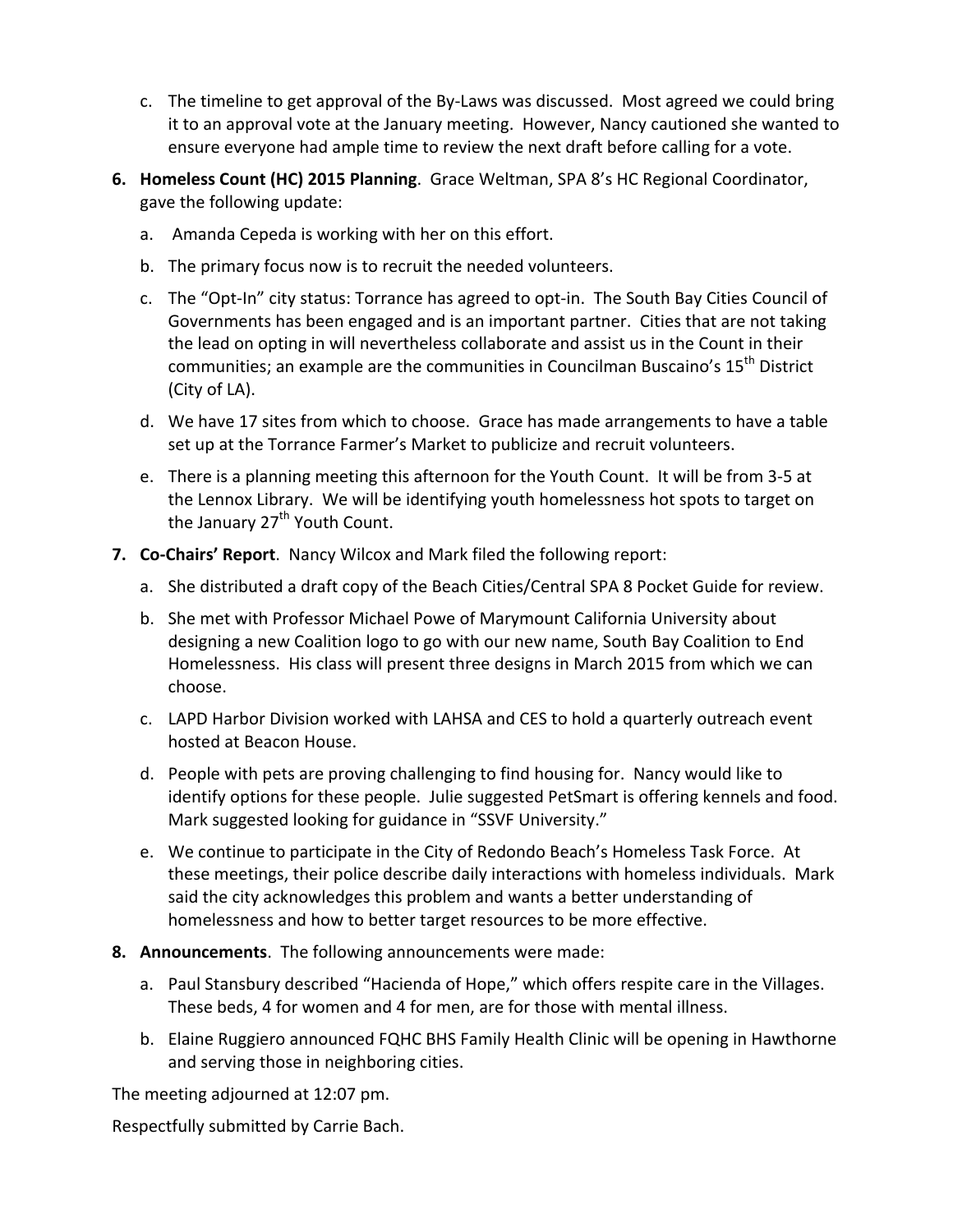

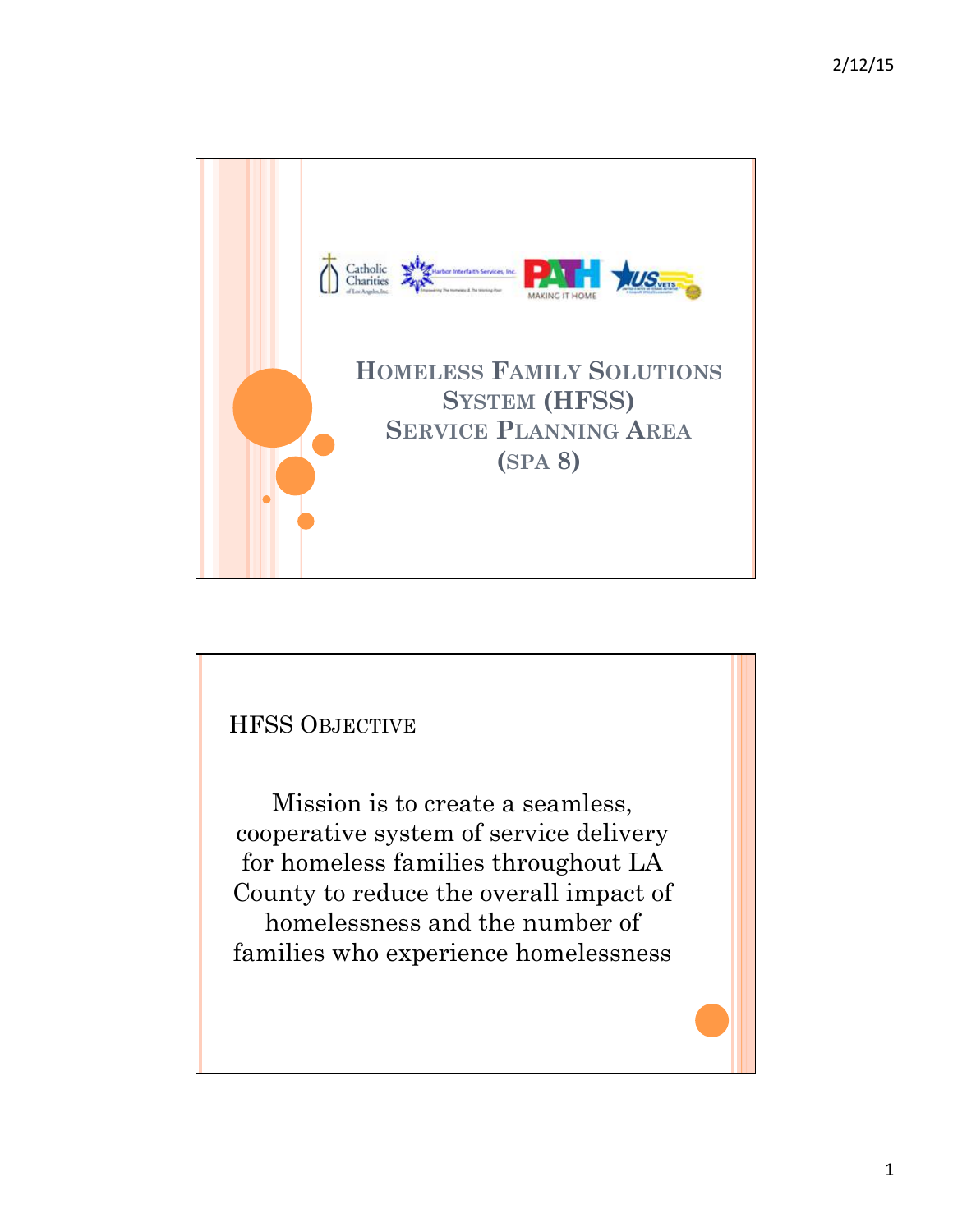# Objective

- Reduce the length of time families experience homelessness to less than 45 days
- No family goes unsheltered
- Coordination of community based resources to rapidly re-house families into permanent housing

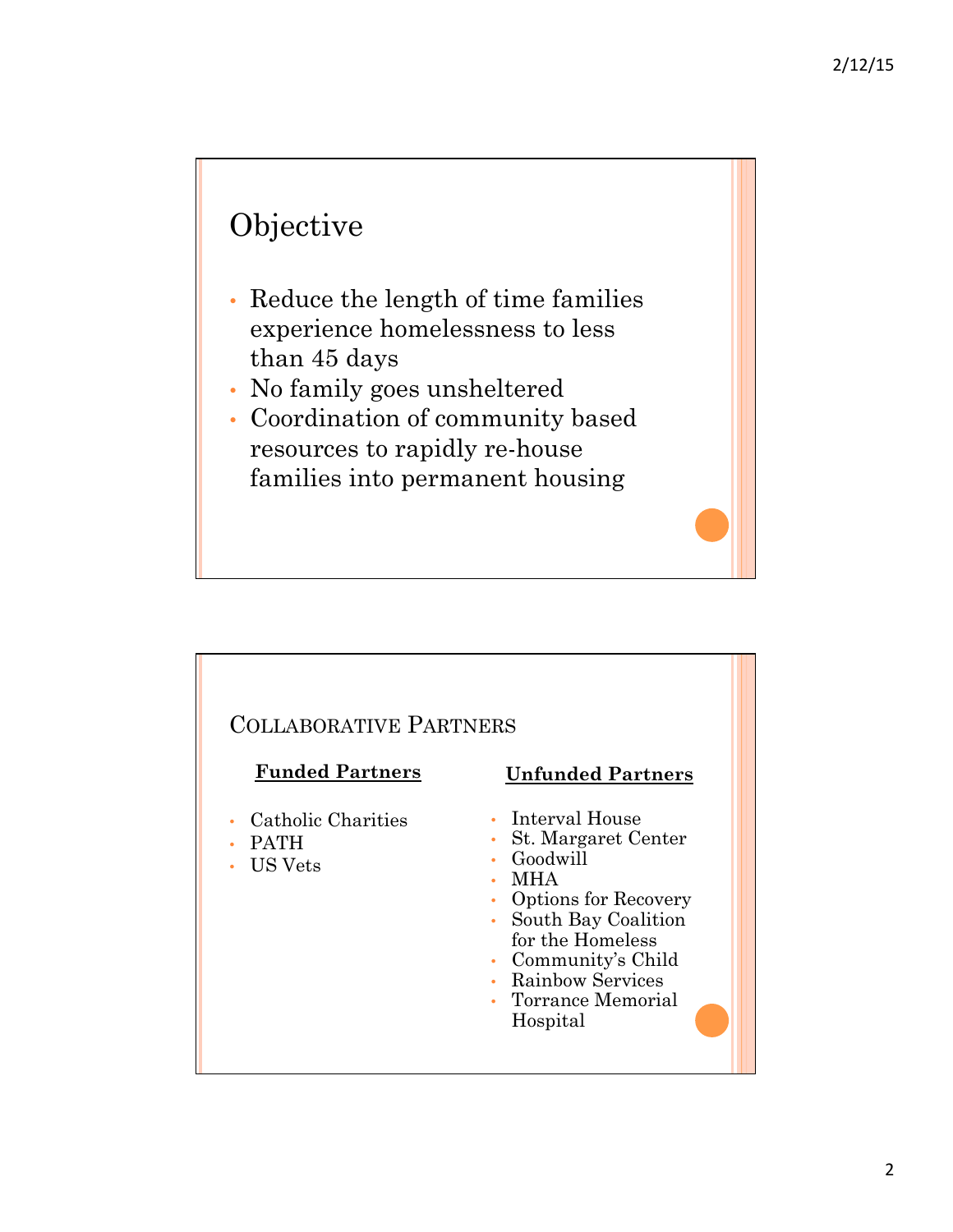### **REFERRALS**

- 211 L.A. County "Info Line"
- Emergency Shelters
- Transitional housing programs
- Community Organizations
- Self referral walk ins

## WHAT MAKES HFSS UNIQUE

#### What

- ¢ Primary goal is permanent housing for all homeless families
- ¢ Families do not have to leave their own communities
- ¢ Direct access to housing and services
- ¢ Targeted Interventions

#### Why

- ¢ This is the solution and it is most cost effective
- ¢ Leverages existing community based infrastructures for serving homeless families. Aids by enabling them to maintain connections to support systems
- ¢ Ensures that families do not have to go to multiple places to obtain housing stability
- ¢ Ensures that homeless families receive intervention that best meets their needs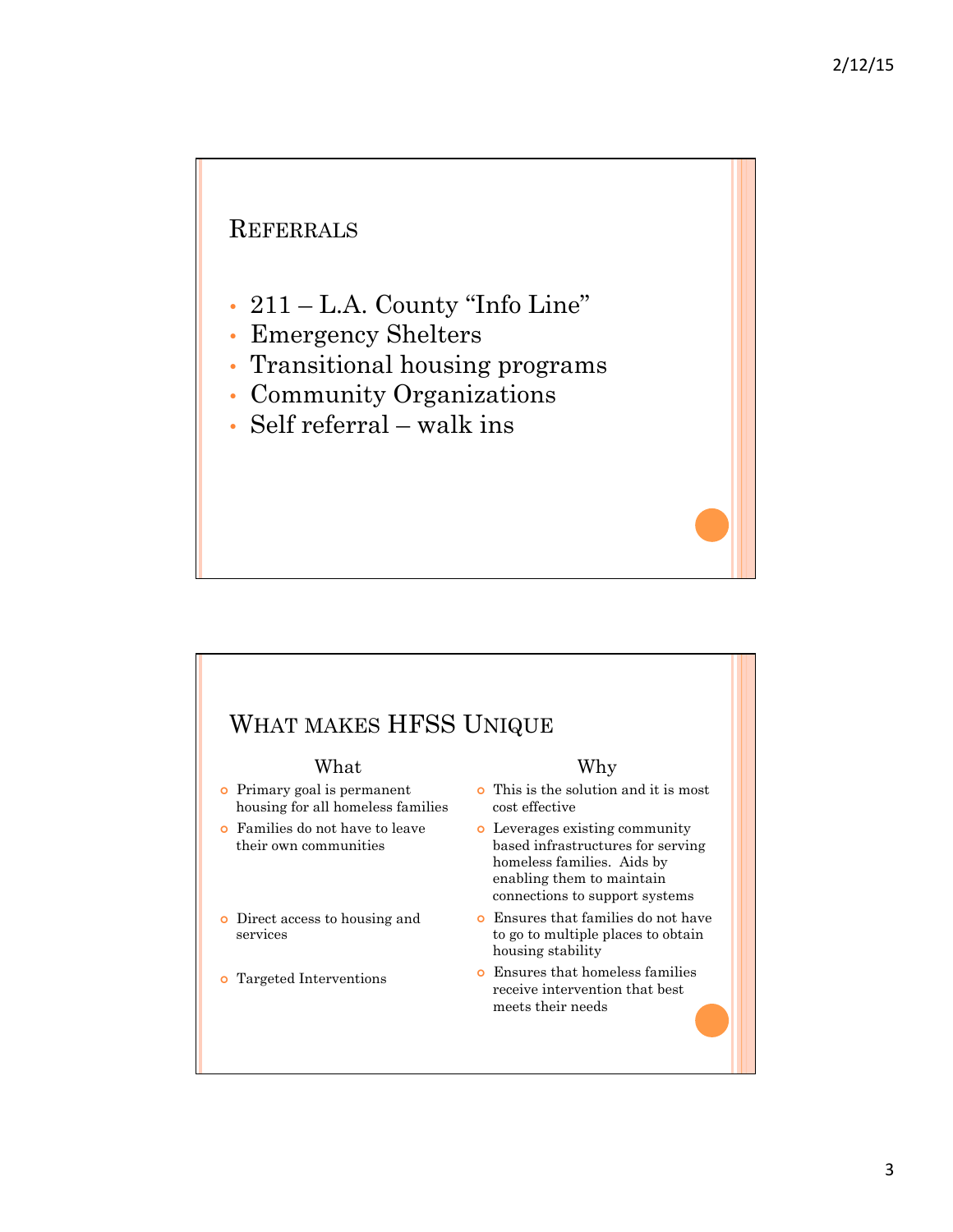# **CRITERIA** Homeless families with at least one child under the age of 18



- ¢ Crisis Response
	- Standardized Screening using VI-F-SPDAT and Standardized Assessment
	- Access to crisis housing, motels, shelters, transitional housing
- ¢ Housing Plans
	- Rapid Re-Housing
	- Permanent Supportive Housing
- ¢ Financial assistance plan coordinated among multiple funding streams
- ¢ DPSS CalWorks Resources
	- Homeless Assistance Programs
	- Mental health services
	- Substance abuse services
	- Temporary Subsidized Employment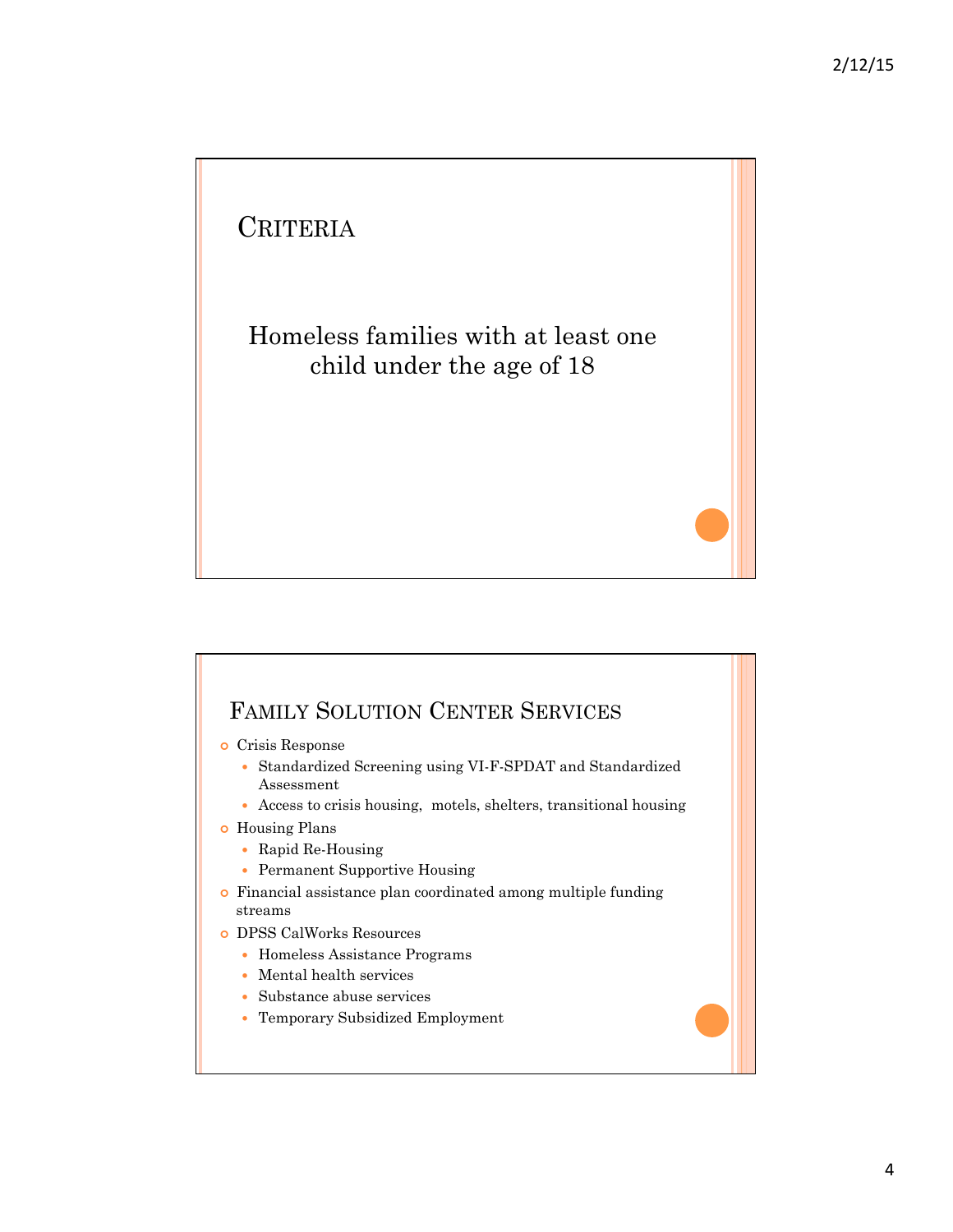#### **HFSS ASSESSMENT VI-F-SPDAT/Standardized Assessment Tool**  ¢ Questions Include: ¢ Number of children ¢ History of Housing & Homelessness Length of time homeless  $& #$  of times housed  $&$  then homeless again ¢ Risk Factors ¢ Health & Emergency Services – Emergency Room, interactions with police, hospitalizations and risky behaviors ¢ Socialization & Daily Functions ¢ Income, debts to others, planned daily activities & hygiene ¢ Wellness ¢ Receiving healthcare & identification of medical conditions including mental illness & substance use. ¢ Family Unit ¢ Changes in family relationships, number of times child has been separated from family, child enrolled in school.

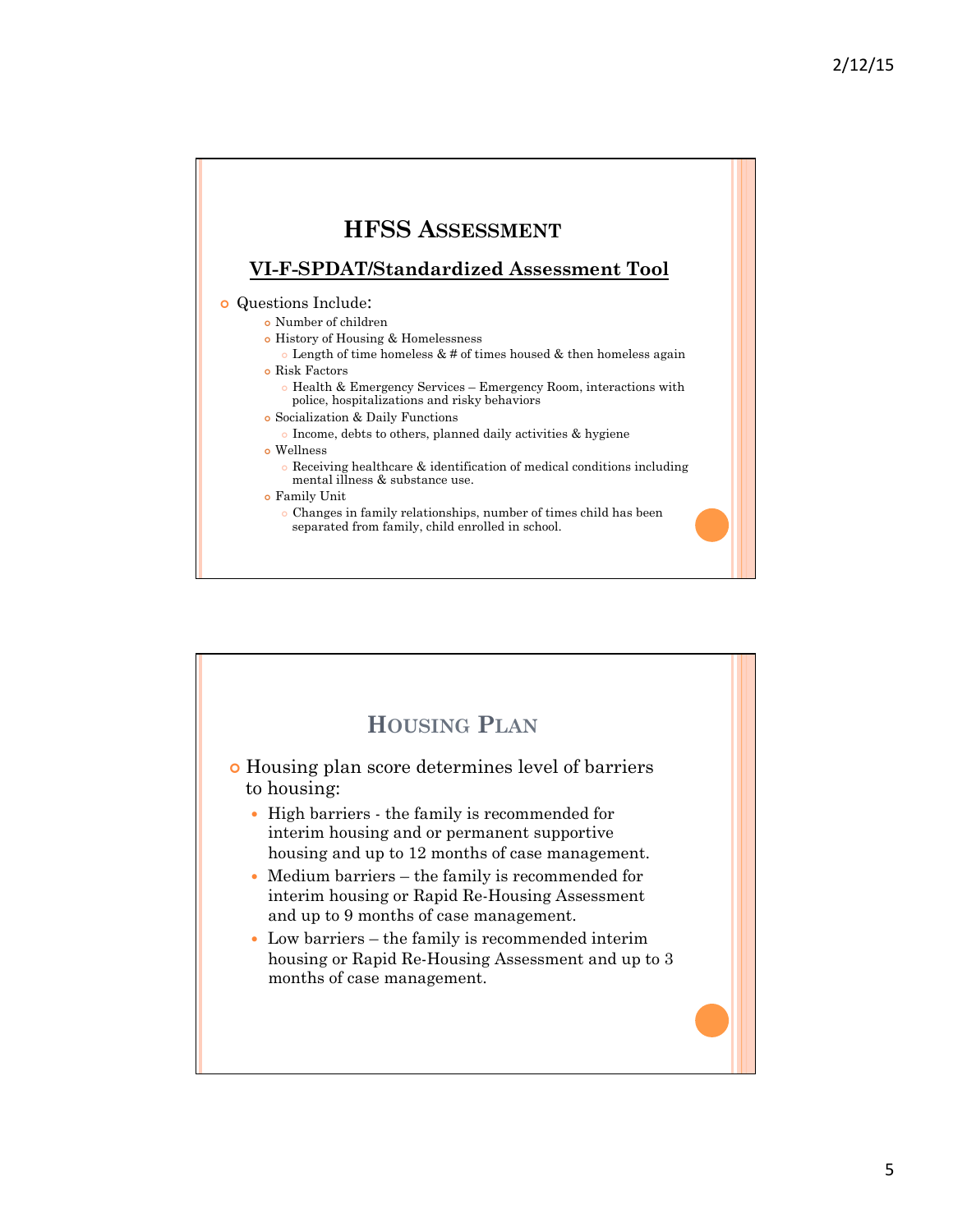

| <b>FSC PROVIDERS</b> |                  |                                        |  |
|----------------------|------------------|----------------------------------------|--|
|                      | SPA1             | <b>Valley Oasis</b>                    |  |
|                      | SPA <sub>2</sub> | LA Family Housing                      |  |
|                      | $SPA$ $3$        | <b>Union Station Homeless Services</b> |  |
|                      | SPA 4            | <b>PATH</b>                            |  |
|                      | SPA <sub>5</sub> | St. Joseph                             |  |
|                      | SPA <sub>6</sub> | <b>Weingart Center Association</b>     |  |
|                      | SPA <sub>7</sub> | The Whole Child                        |  |
|                      | SPA <sub>8</sub> | Harbor Interfaith Services             |  |
|                      |                  |                                        |  |
|                      |                  |                                        |  |

Т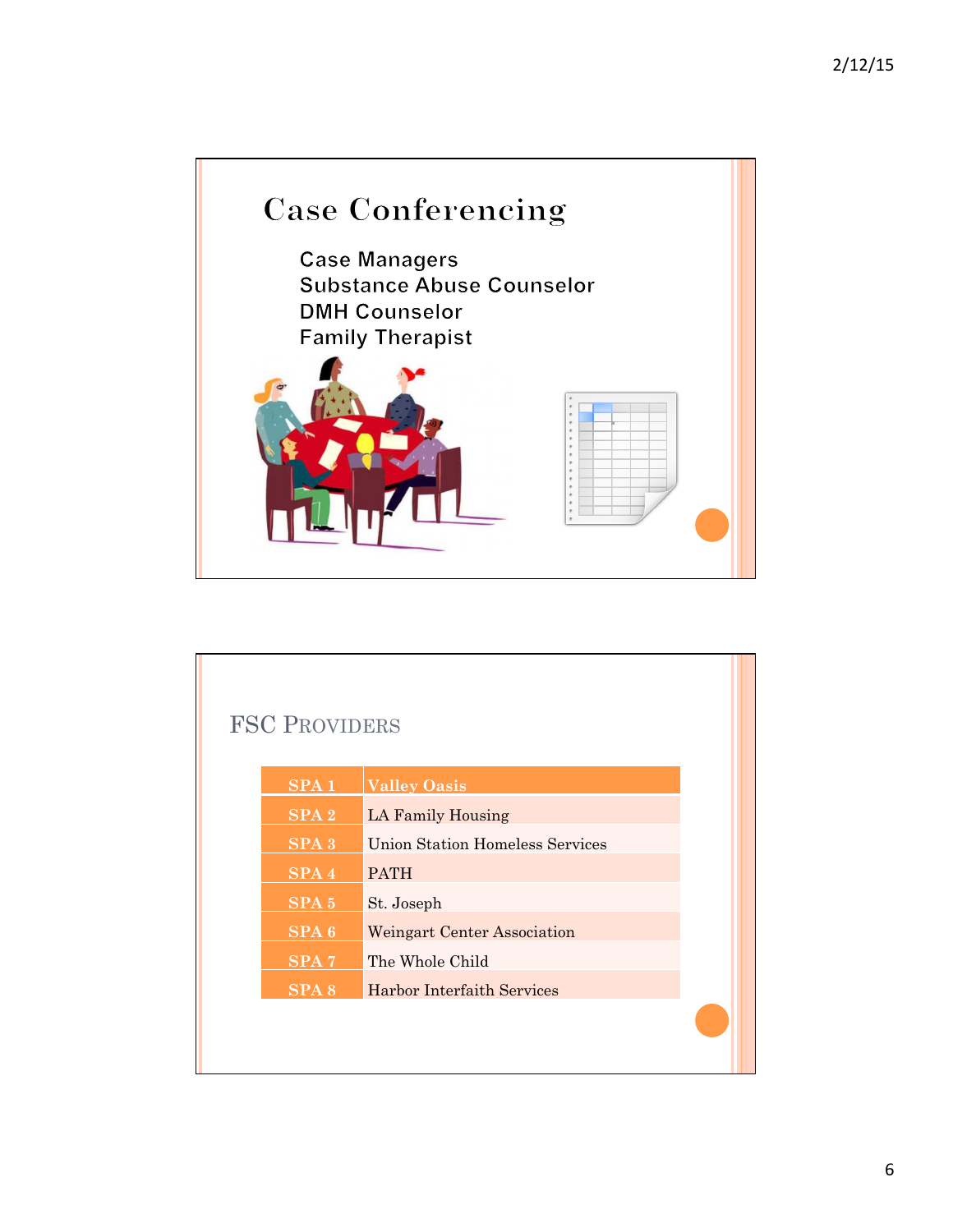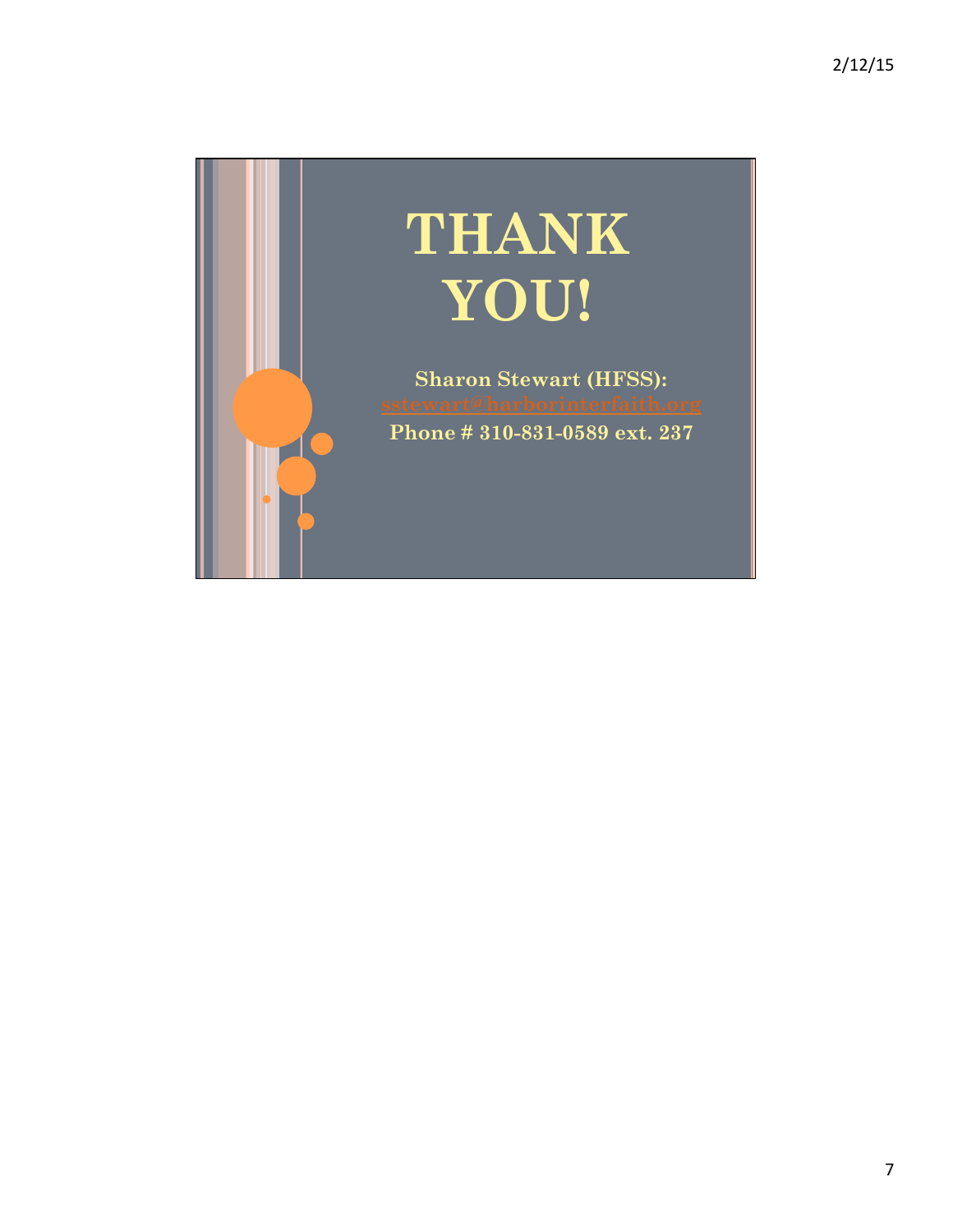

# **San Pedro Region**

123 E. 14th Street, Long Beach CA 90813 Phone 562.591.1641

"Providing Help"

"Creating Hope"

"Serving All People"

#### **Services**

Elizabeth Ann Seton Residence

#### 2198 San Gabriel Ave, Long Beach, CA 90810

Emergency shelter for homeless families, the disabled, and the elderly. Up to 45 day of care with placement into housing.

## **Community Services Center**

## 123 E. 14th Street, Long Beach CA 90813

Assistance in food, clothing, shelter, utilities, and transportation. Case Management services. Gatekeeper Project brings a friendly visitor with food and other help to homebound elderly.

#### **Family Resource Center**

5014 Passons Blvd, Pico Rivera, CA 90660 Basic assistance in food, utilities, and transportation.

## Mahar House Family Development Network 1115 Mahar Ave, Wilmington CA 90744

Case management, professional counseling, parenting and youth classes. Basic assistance in food, utilities, transportation.

## Persons or groups who wish to know more can call 562.591.1641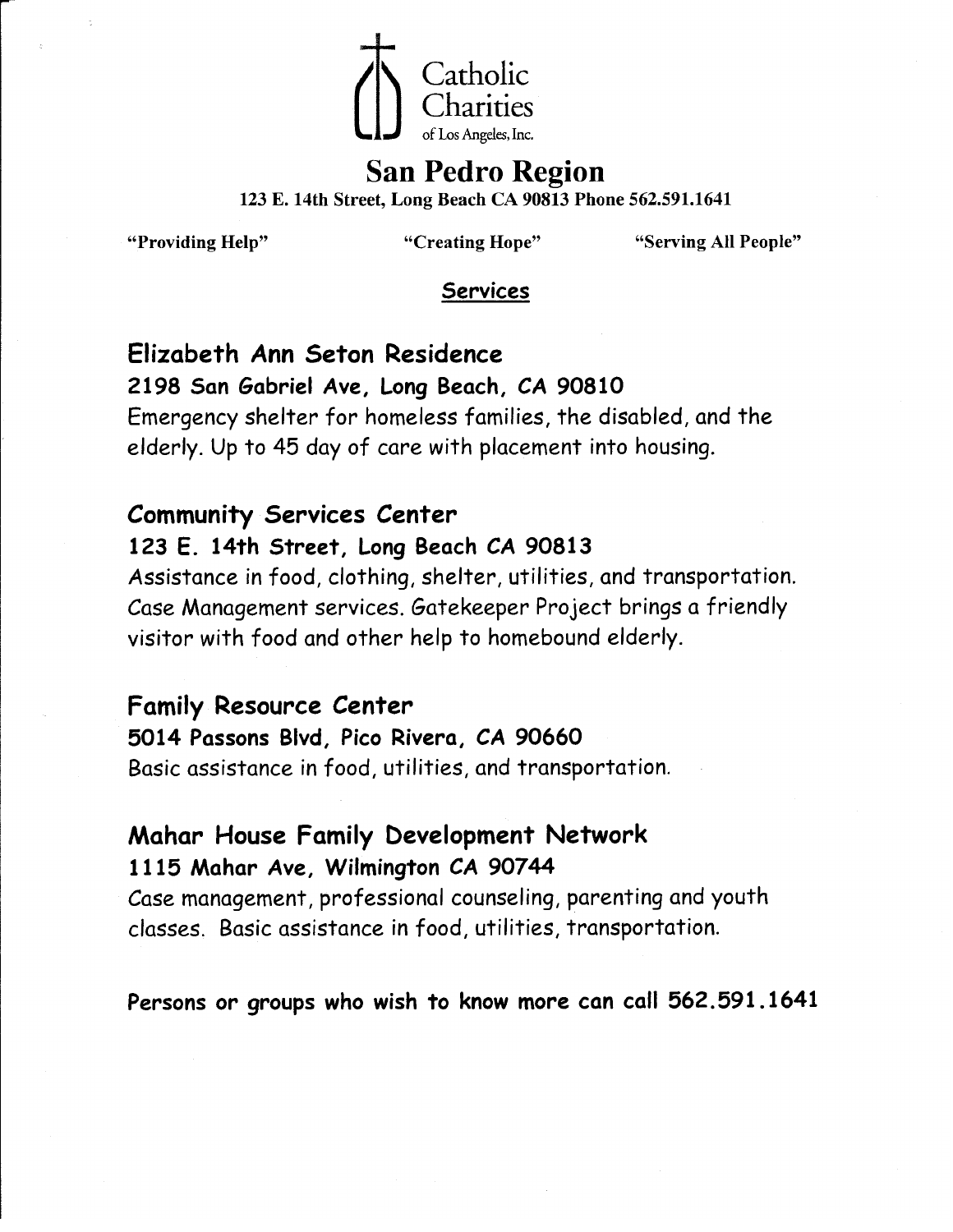

**Providing Help** 

San Pedro Region **Creating Hope** 

**Serving All People** 

# Elizabeth Ann Seton Residence

for homeless families, the disabled, and the elderly 2194-2198 San Gabriel Avenue Century Villages at Cabrillo Long Beach, CA 90810

Emergency shelter for up to 45 days-24 hour care including private rooms for families, nutritious meals, clothing, transportation

**Case Management Services** moving families from "in-crisis to safe and stable housing



Photo by Cindy Schafer, Synergy Images

Job preparation, parenting and life skills classes

On site services including school and child care

Health care, employment, mental health and other assistance from the Long Beach Multi-Service Center

How Can You Help?

- Hold a drive to bring in hygiene items or baby items.
- Hold a fund raiser to provide help, create hope.
- Volunteer to tutor children or support family activities.

Call 562, 591, 1641 for further information.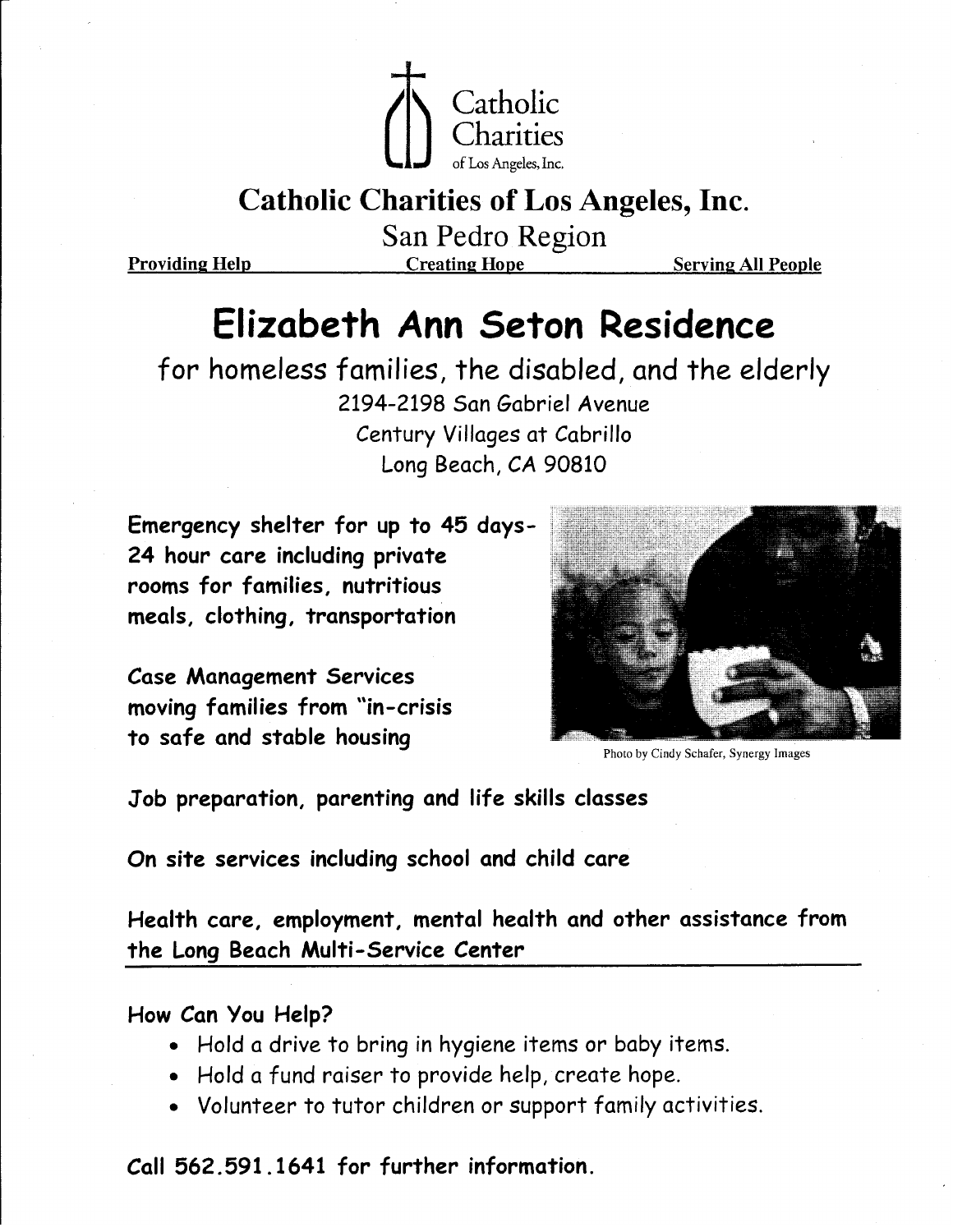

San Pedro Region

**Providing Help** 

**Creating Hope** 

**Serving All People** 

# Project Achieve

for homeless men and women located in Long Beach, CA

Emergency shelter for up to 90 daysincluding overnight bed, breakfast and dinner, and transportation

**Case Management Services** moving individuals from "in-crisis" to safe and stable housing



Photo by Cindy Schafer, Synergy Images

Daily pick-up points for transportation to and from the shelter

Health care, employment, mental health and other assistance from the Long Beach Multi-Service Center for the Homeless

How Can You Help?

- · Donate bed sheets, towels or personal hygiene items.
- Hold a fund raiser to provide help, create hope.
- Organize a guest chef group to bring in and serve a meal once a month.

Call 562.591.1641 for further information.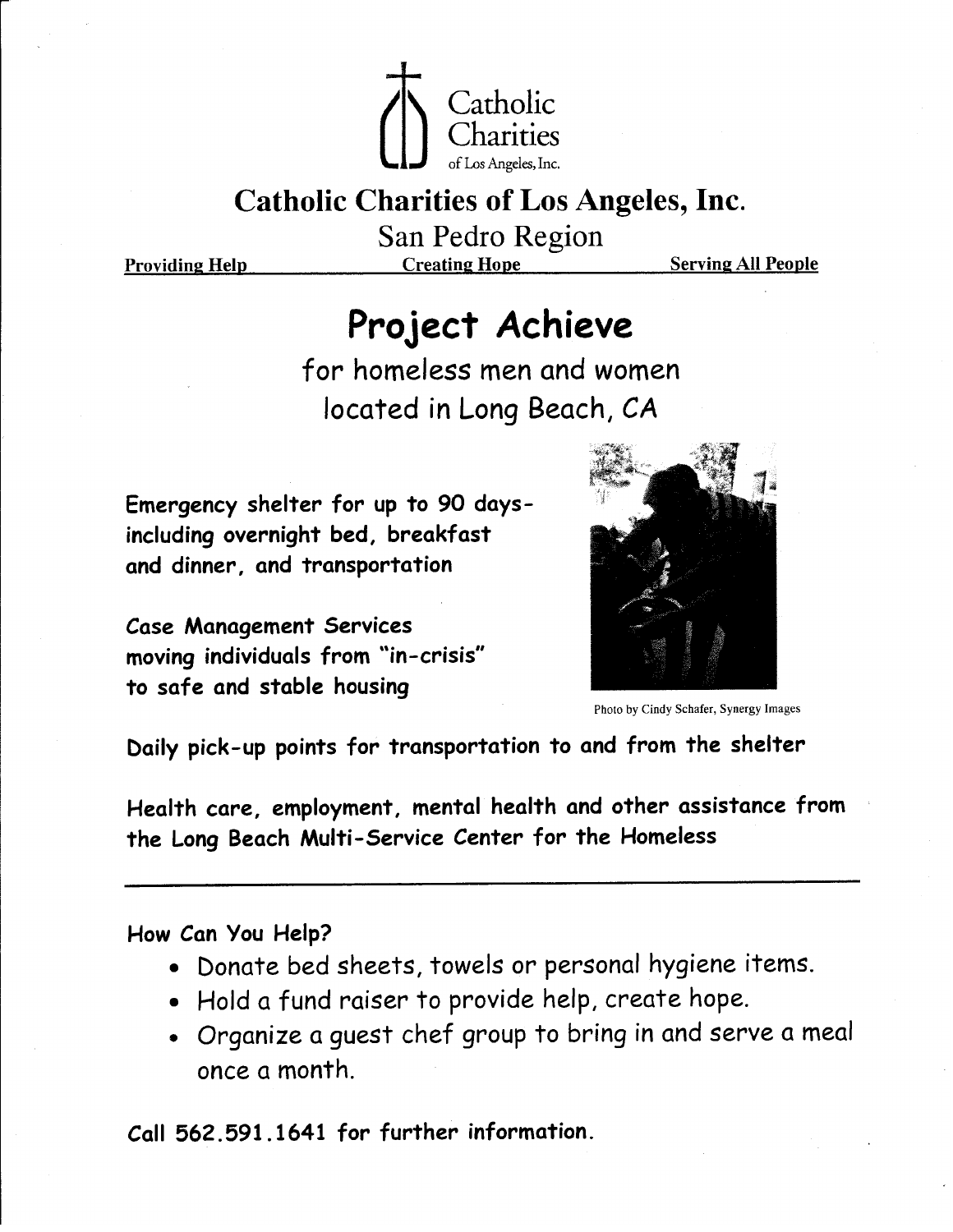

Project Achieve 123 East 14th Street Long Beach, CA 90813 Ph. 562.218.9864 Fax 562.218.9841

## **Project Achieve**

The Project Achieve Emergency Shelter is a 59 bed year round shelter. The shelter is designed to house 43 single males and 16 single females.

The main objective is to move residents into more stable housing such as transitional, permanent supportive, or permanent housing within 60 days after entering the program. A 30 day extension is available on a case by case basis.

The purpose of the shelter is to break the cycle of homelessness. All residents are required to adhere to a structured case management plan and to meet with their case manager regularly. Case Plans will reflect each persons needs and residents will need to show progress on goals agreed upon in their case management meetings. Residents are required to sign and abide by the Client Agreement as well as the Client Program Requirements which indicate the rules and quidelines of Project Achieve shelter life. In addition, the residents are encouraged to participate in a savings plan, which focuses on saving at least 80% of their adjusted income.

The shelter's hours of operation are from 4:30 p.m. to 8:30 a.m. seven days a week.

All clients must have an agency referral and attend an assessment interview to determine eligibility into the program.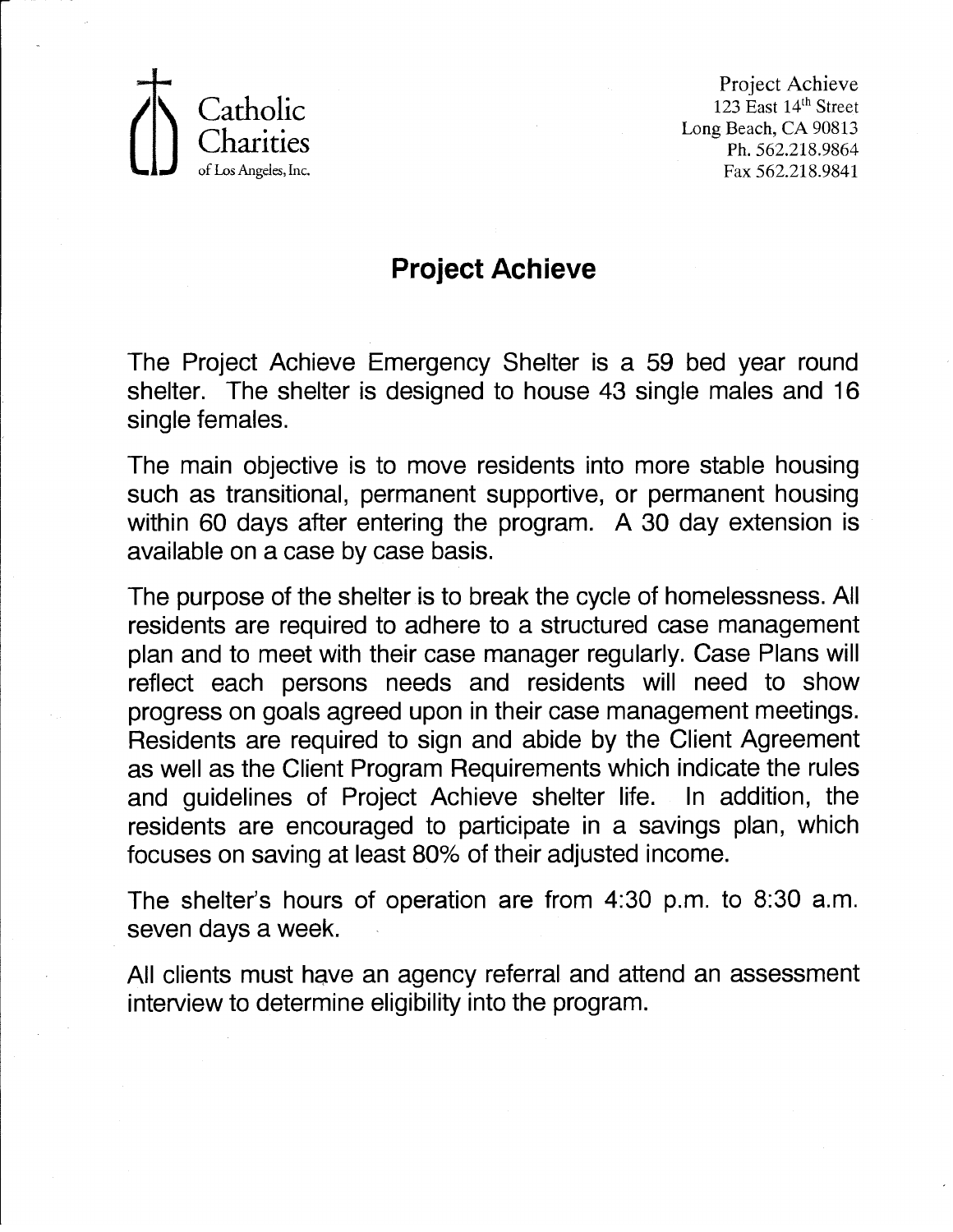

San Pedro Region

**Providing Help** 

**Creating Hope** 

**Serving All People** 

# Family Source Center at Mahar House

Serving the Wilmington, San Pedro, Harbor City/Harbor Gateway Communities 1115 Mahar Ave. Wilmington, CA 90744

Case management services assisting families to move from "in-crisis" to safe and stable

Classes to increase family functioning and individual skills

Classes in financial literacy and computer literacy



Photo by Cindy Schafer, Synergy Images

After school tutoring for youth

Immigration services and citizenship application

#### How Can You Help?

- . Hold a drive to bring in food, personal hygiene items, or baby items.
- Hold a fund raiser to provide help, create hope.
- Donate new toys at Christmas or baskets at Easter.
- Be an after-school tutor for youth.

Call 562, 591, 1641 for further information.